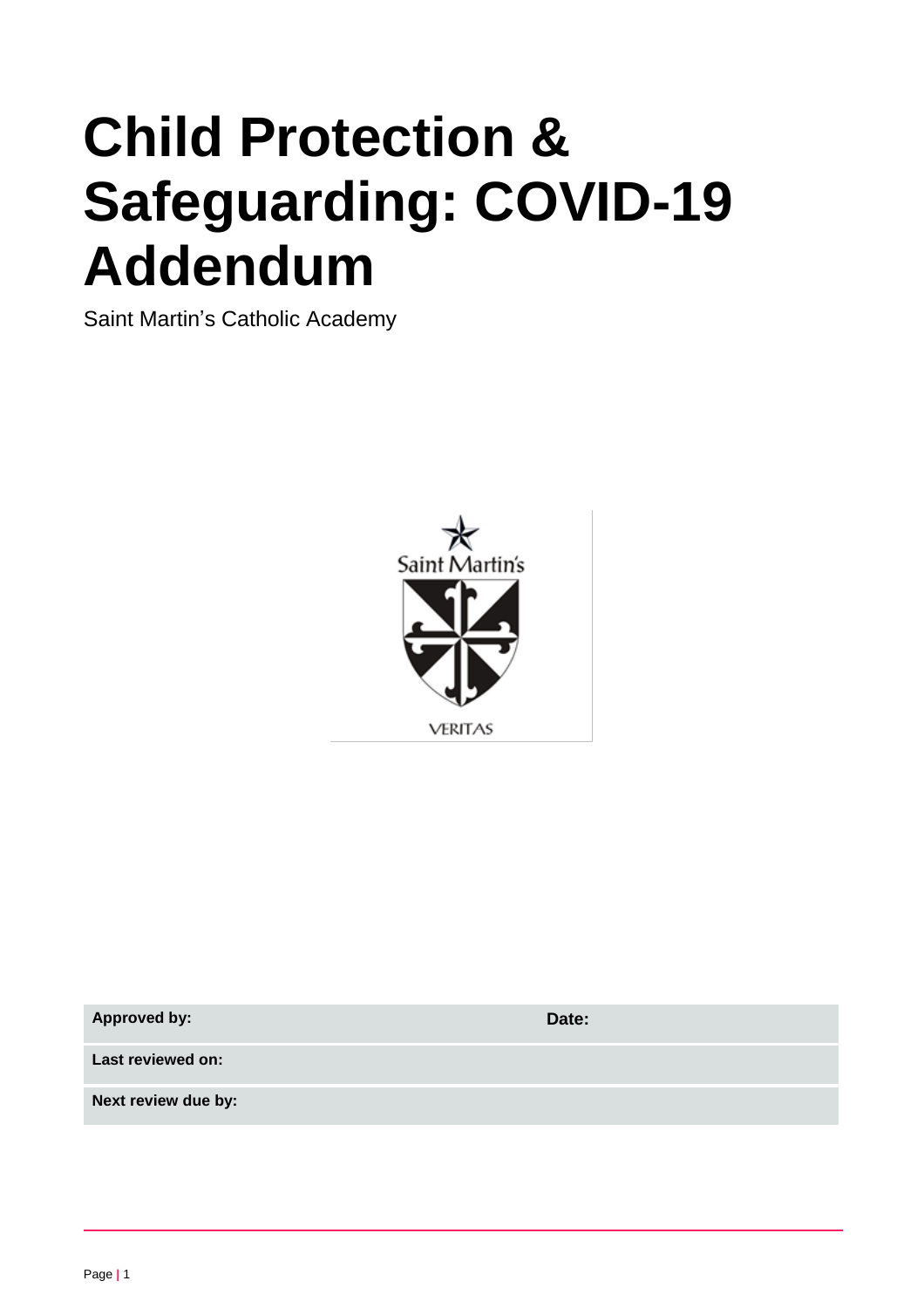# **Contents**

# <span id="page-1-0"></span>**Important contacts**

<span id="page-1-1"></span>

| <b>ROLE</b>                                                                            | <b>NAME</b>                                   | <b>CONTACT DETAILS</b>                                                             |
|----------------------------------------------------------------------------------------|-----------------------------------------------|------------------------------------------------------------------------------------|
| Designated Safeguarding Lead<br>(DSL)                                                  | Dane Carton                                   | dcarton@saint-martins.net<br>01455212386                                           |
| Deputy DSL                                                                             | Tony Del Busso<br>Caroline Abela<br>Faye Hunt | tdelbusso@saint-martins.net<br>cabela@saint-martins.net<br>fhunt@saint-martins.net |
| Designated member of Senior<br>Leadership Team if DSL (and<br>deputy) can't be on site | Rachel Thompson                               | rthompson@saint-martins.net                                                        |
| Headteacher                                                                            | Clive Wright                                  | cwright@saint-martins.net                                                          |
| <b>Local Authority Designated</b><br>Officer (LADO)                                    | Mark Goddard                                  | 0116 305 7597                                                                      |
| <b>Chair of Governors</b>                                                              | Jim Connolly                                  | Jim.Connolly@booker.co.uk                                                          |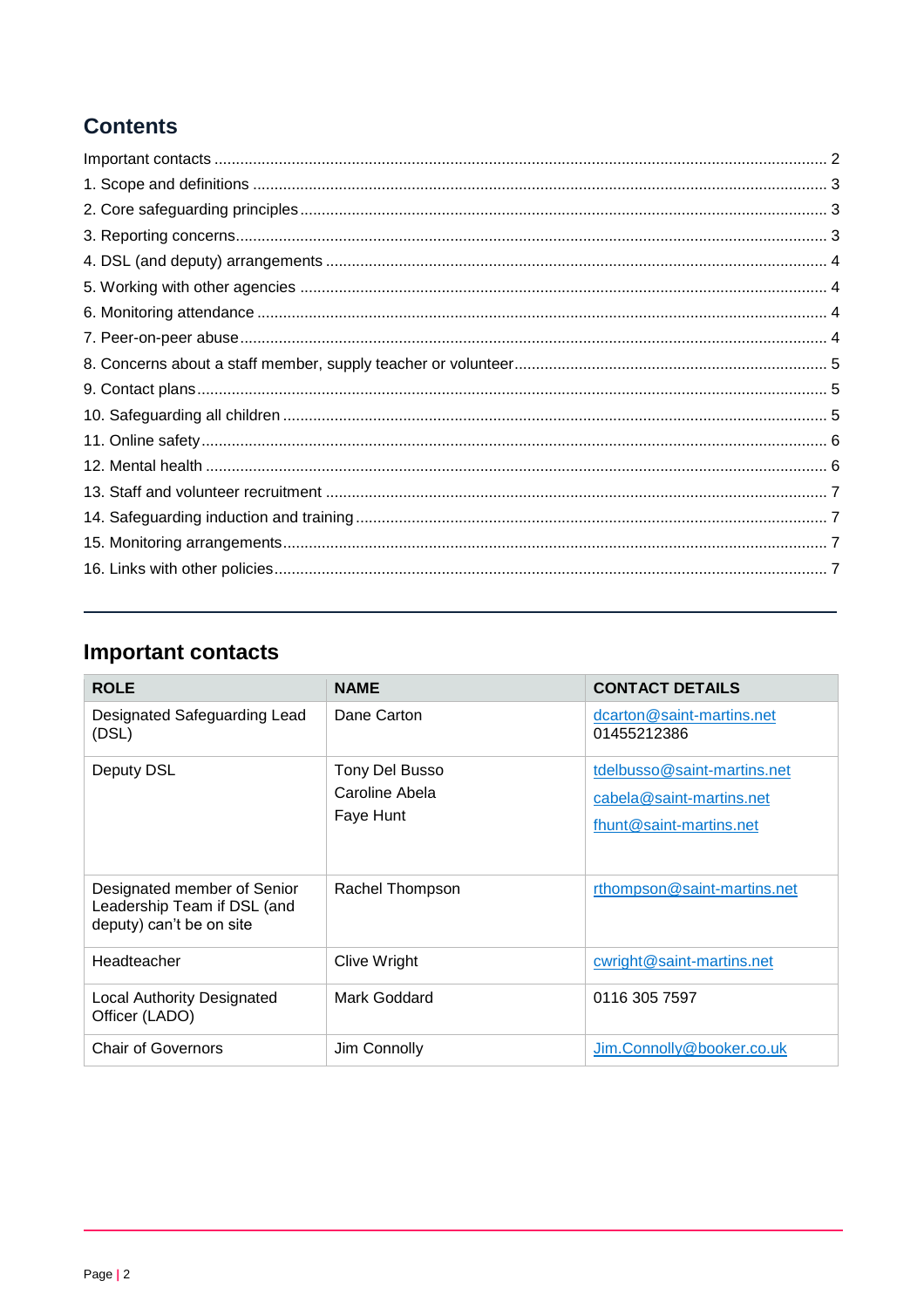## **1. Scope and definitions**

This addendum applies during the period of phased return following school closure due to COVID-19. It reflects updated advice from our 3 local safeguarding partners Local Authority chief executive, the accountable officer of the local clinical commissioning group, the chief officer of police and local authority (LA) Leicestershire.

It sets out changes to our normal child protection policy in light of the Department for Education's guidance [Coronavirus: safeguarding in schools, colleges and other providers,](https://www.gov.uk/government/publications/covid-19-safeguarding-in-schools-colleges-and-other-providers) and should be read in conjunction with that policy.

Unless covered here, our normal child protection policy continues to apply.

This addendum is subject to change, in response to any new or updated guidance the government may publish. We will keep it under review as set out in section 15 below.

The Department for Education's definition of 'vulnerable children' includes those who:

- Are assessed as being in need, including children:
- With a child protection plan
- With a child in need plan
- Looked after by the local authority
- Have an education, health and care (EHC) plan
- Have been assessed as otherwise vulnerable by educational providers or LAs, for example those who are:
- On the edge of receiving support from children's social care services
- Adopted
- At risk of becoming NEET ('not in employment, education or training')
- Living in temporary accommodation
- Young carers
- Considered vulnerable by the school and/or LA

## <span id="page-2-0"></span>**2. Core safeguarding principles**

We will follow the statutory safeguarding guidance, [Keeping Children Safe in Education.](https://www.gov.uk/government/publications/keeping-children-safe-in-education--2)

We will always have regard for these important safeguarding principles:

- The best interests of children must come first
- $\triangleright$  If anyone has a safeguarding concern about any child, they should act on it immediately
- A designated safeguarding lead (DSL) or deputy should be available at all times (see section 4 for details of our arrangements)
- It's essential that unsuitable people don't enter the school workforce or gain access to children
- Children should continue to be protected when they are online

#### <span id="page-2-1"></span>**3. Reporting concerns**

- All staff and volunteers must continue to act on any concerns they have about a child immediately. It is still vitally important to do this, both for children continuing to attend or returning to school and those at home.
- As a reminder, all staff should continue to work with and support children's social workers, where they have one, to help protect vulnerable children.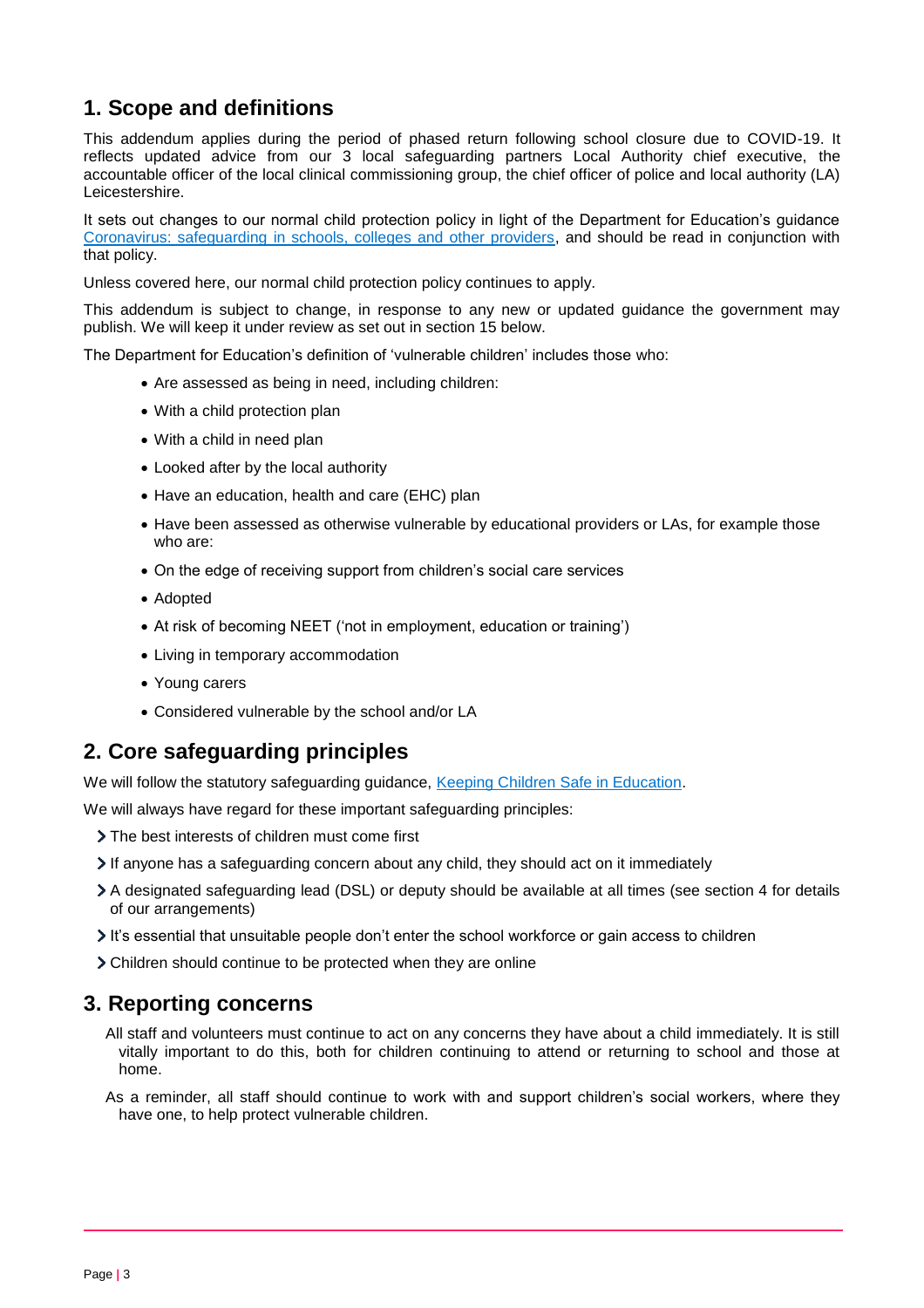## <span id="page-3-0"></span>**4. DSL (and deputy) arrangements**

We aim to have a trained DSL or deputy DSLs on site wherever possible. Details of all important contacts are listed in the 'Important contacts' section at the start of this addendum.

If our DSL (or deputy) can't be on site, they can be contacted remotely by phone via SLT.

On occasions where there is no DSL or deputy on site, a senior leader will take responsibility for co-ordinating safeguarding. This will be the Headteacher and Deputy Head. You can contact them through the school office on 01455212386. The senior leader will be responsible for liaising with our off-site DSL (or deputy) to make sure they (the senior leader) can:

- Identify the most vulnerable children in school
- Update and manage access to child protection files, where necessary
- Liaise with children's social workers where they need access to children in need and/or to carry out statutory assessments

## <span id="page-3-1"></span>**5. Working with other agencies**

We will continue to work with children's social care, with virtual school heads for looked-after and previously looked-after children, and with any other relevant safeguarding and welfare partners, to help keep children safe.

We will continue to update this addendum where necessary, to reflect any updated guidance from:

- Our 3 local safeguarding partners
- The local authority, about children with education, health and care (EHC) plans, the local authority designated officer and children's social care, reporting mechanisms, referral thresholds and children in need

The following guidance is currently in place:

#### <span id="page-3-2"></span>**6. Monitoring attendance**

We will resume taking our attendance register. We will also follow [guidance](https://www.gov.uk/government/publications/school-attendance) from the Department for Education on how to record attendance and what data to submit until no longer asked to do so.

All pupils of compulsory school age will be expected to attend school unless a statutory reason applies (for example, the pupil has been granted a leave of absence, is unable to attend because of sickness, is unable to attend because of clinical and/or public health advice, is absent for a necessary religious observance).

Where any child we expect to attend school doesn't attend, or stops attending, we will:

- Follow up on their absence with their parents or carers, by sending parent mail messages to notify pupil absence and to request a reason. If we do not receive a response then a telephone call is made. If we feel the child is at risk or is a persistent absentee then a home visit may be completed
- Notify their social worker, where they have one

We will make arrangements with parents and carers to make sure we have up-to-date emergency contact details, and additional contact details where possible. This will be done via Parent mail and our SIMS parent app.

#### <span id="page-3-3"></span>**7. Peer-on-peer abuse**

We will continue to follow the principles set out in part 5 of Keeping Children Safe in Education when managing reports and supporting victims of peer-on-peer abuse.

Staff should continue to act on any concerns they have immediately – about both children attending school and those at home.

A risk assessment will be carried out and the pupils involved will be kept apart where possible. Parents/carers will be informed and if any abuse has taken place online then we would suggest that the young person does not have access to internet enabled devices on their own/ out of sight of parents/carers. And that this activity is monitored closely by parents/carers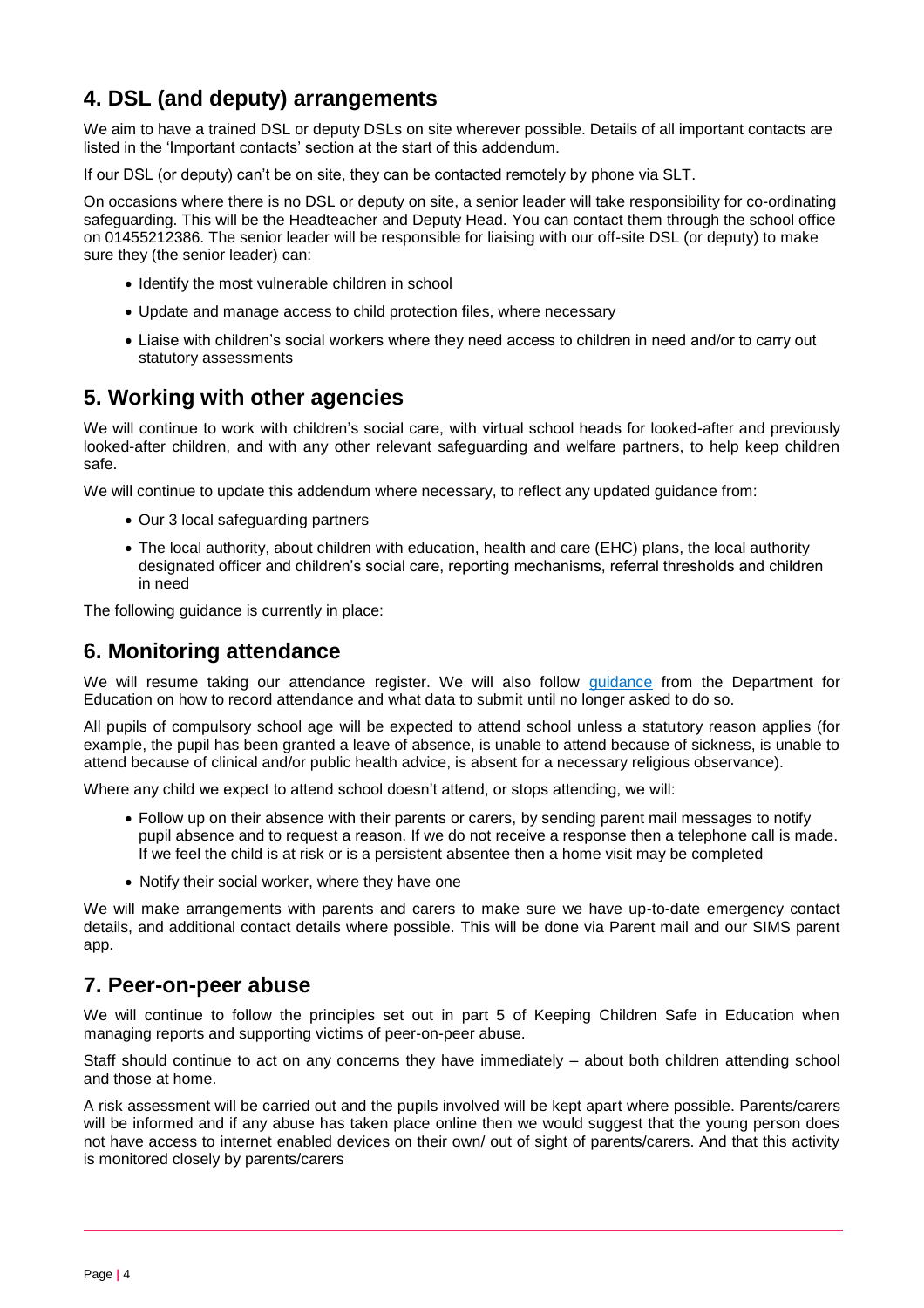## <span id="page-4-0"></span>**8. Concerns about a staff member, supply teacher or volunteer**

We will continue to follow the principles set out in part 4 of Keeping Children Safe in Education.

Staff should continue to act on any concerns they have immediately – whether those concerns are about staff/supply teachers/volunteers working on site or remotely; following the procedures in the school's safeguarding policy and explain during induction/staff training.

We will continue to refer adults who have harmed or pose a risk of harm to a child or vulnerable adult to the Disclosure and Barring Service (DBS).

We will continue to refer potential cases of teacher misconduct to the Teaching Regulation Agency. We will do this using the email address [Misconduct.Teacher@education.gov.uk](mailto:Misconduct.Teacher@education.gov.uk) for the duration of the COVID-19 period, in line with government guidance.

## <span id="page-4-1"></span>**9. Contact plans**

We have contact plans for children with a social worker, and other children who we have safeguarding concerns about, for circumstances where:

- They won't be attending school (for example where the school, parent/carer and social worker, if relevant, have decided together that this wouldn't be in the child's best interests); or
- They would usually attend but have to self-isolate

Each child has an individual plan, which sets out

- What are the risks to them attending school currently
- $\bullet$  How often the school will make contact this will be at least once a week
- Which staff member(s) will make contact as far as possible, this will be staff who know the family well
- How staff will make contact this will be over the phone, doorstep visits, or a combination of both

We have agreed these plans with children's social care where relevant, and will review them regularly.

If we can't make contact, we will contact the child's social worker or if the child doesn't have a social worker we will contact children's social care team.

## <span id="page-4-2"></span>**10. Safeguarding all children**

Staff and volunteers are aware that this difficult time potentially puts all children at greater risk.

Staff and volunteers will continue to be alert to any signs of abuse, or effects on pupils' mental health that are also safeguarding concerns, and act on concerns immediately in line with the procedures set out in section 3 above.

#### **10.1 Children returning to school**

The DSL (or deputies) will do all they reasonably can to find out from parents and carers whether there have been any changes regarding welfare, health and wellbeing that they should be aware of before children return.

The DSL (and deputies) will be given more time to support staff and children regarding new concerns (and referrals as appropriate) as children return to school.

Staff and volunteers will be alert to any new safeguarding concerns as they see pupils in person.

#### **10.2 Children at home**

The school will maintain contact with children who are at home. Staff will try to speak directly to children at home to help identify any concerns. They will use school phones and devices to make calls home. Or, if necessary they will use personal phones but they will withhold their personal number.

Staff and volunteers will look out for signs like: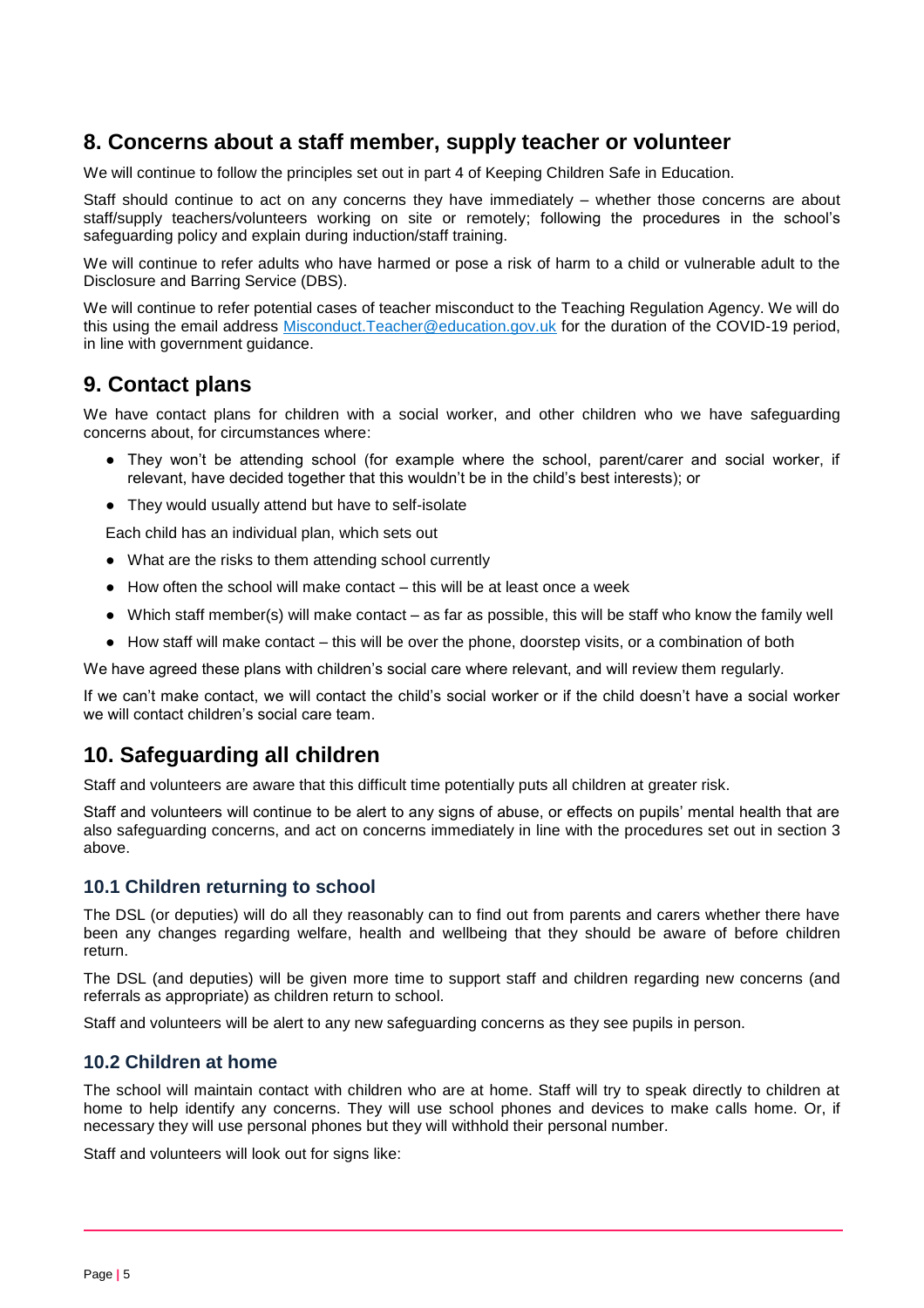- Not completing assigned work or logging on to school systems
- No contact from children or families
- Seeming more withdrawn during any class check-ins or video calls

## <span id="page-5-0"></span>**11. Online safety**

#### **11.1 In school**

We will continue to have appropriate filtering and monitoring systems in place in school.

If IT staff are unavailable, our contingency plan will be to utilise IT support through our Trust.

#### **11.2 Outside school**

Where staff are interacting with children online, they will continue to follow our existing staff code of conduct/IT acceptable use policy.

Staff will continue to be alert to signs that a child may be at risk of harm online, and act on any concerns immediately, following our reporting procedures as set out in section 3 of this addendum.

We will make sure children know how to report any concerns they have back to our school, and signpost them to other sources of support too.

#### **11.3 Working with parents and carers**

We will make sure parents and carers:

- Are aware of the potential risks to children online and the importance of staying safe online
- Know what our school is asking children to do online, where relevant, including what sites they will be using and who they will be interacting with from our school
- Are aware that they should only use reputable online companies or tutors if they wish to supplement the teaching and resources our school provides
- Know where else they can go for support to keep their children safe online

## <span id="page-5-1"></span>**12. Mental health**

#### **12.1 Children returning to school**

Staff and volunteers will be aware of the possible effects that this period may have had on pupils' mental health. They will look out for behavioural signs, including pupils being fearful, withdrawn, aggressive, oppositional or excessively clingy, to help identify where support may be needed.

Saint Martin's Catholic Academy has an outstanding pastoral team and our first week back at school will allow pupils to return through a phased approach (Bootcamp). There will be a focus on pastoral care, emotional health and wellbeing in everything we do during this period.

#### **12.2 Children at home**

Where possible, we will continue to offer our current support for pupil mental health for all pupils.

We will also signpost all pupils, parents/carers and staff to other resources to support good mental health at this time.

When setting expectations for pupils learning remotely and not attending school, teachers will bear in mind the potential impact of the current situation on both children's and adults' mental health.

Staff and volunteers will be alert to mental health concerns in children who are at home, and act on these immediately, following our reporting procedures as set out in section 3 of this addendum.